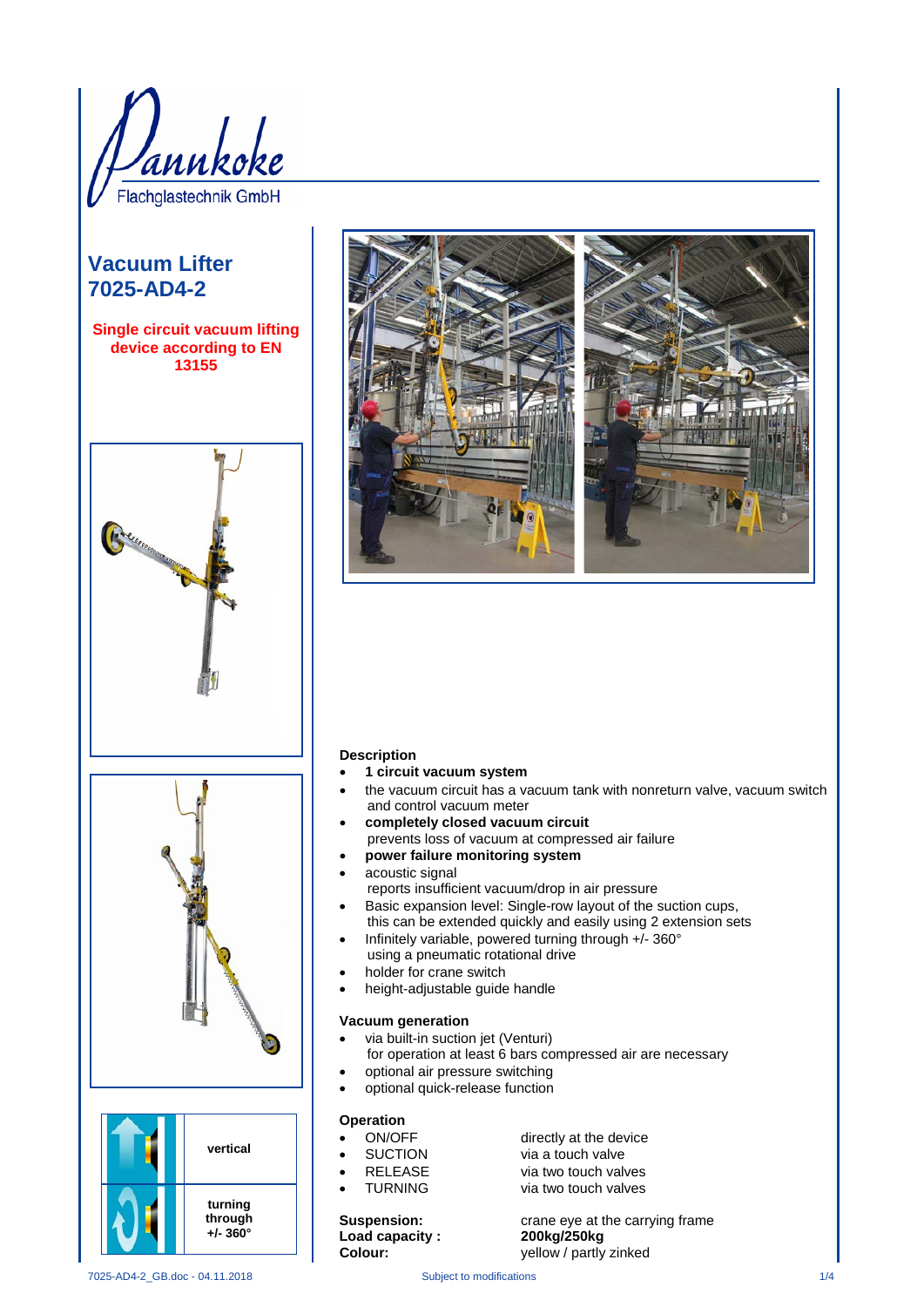## **suitable for lifting**

| suitable for lifting          |                                                                                                                      |                         |                            |                |
|-------------------------------|----------------------------------------------------------------------------------------------------------------------|-------------------------|----------------------------|----------------|
| material properties           | gas-tight                                                                                                            |                         |                            |                |
| surface                       | smooth                                                                                                               |                         |                            |                |
| e.g.                          | glass panes, sealed units, window and curtain walling elements, plastic and<br>ceramic plates, coated boards         |                         |                            |                |
| suction cup type              | 388-K                                                                                                                |                         | 388                        |                |
| diameter                      |                                                                                                                      |                         |                            |                |
| in action approx. mm          | 300                                                                                                                  |                         |                            |                |
| quality of suction cups       | rubber red                                                                                                           |                         | black rubber               |                |
|                               | abrasion possible                                                                                                    |                         | abrasion possible          |                |
|                               | up to 80° C heat resistant                                                                                           |                         | up to 80° C heat resistant |                |
|                               | from 3 mm glass thickness                                                                                            |                         | from 4 mm glass thickness  |                |
| number of suction cups        | 2                                                                                                                    | $\overline{\mathbf{4}}$ | 2                          | $\overline{4}$ |
| number of extensions          | $\mathbf 0$                                                                                                          | $\overline{2}$          | 0                          | 4              |
| safe working load             |                                                                                                                      |                         |                            |                |
| on smooth and clean           |                                                                                                                      |                         |                            |                |
| surface                       |                                                                                                                      |                         |                            |                |
| at 60 % vacuum                |                                                                                                                      |                         |                            |                |
| in-company<br>kg              | 180                                                                                                                  | 250                     | 200                        | 250            |
| outer distance of the suction |                                                                                                                      |                         |                            |                |
| cups                          |                                                                                                                      |                         |                            |                |
| approx. mm                    | 2000 x 300                                                                                                           | 4400 x 300              | 2000 x 300                 | 4400 x 300     |
| dead weight<br>approx. kg     | 115                                                                                                                  |                         |                            |                |
| air pressure connection       | 9 <sub>mm</sub>                                                                                                      |                         |                            |                |
| Item No.: 7025-MD2-4          | 388-K                                                                                                                |                         | 388                        |                |
|                               | Adjustments to the dimensions is possible,<br>this version is intended for strips measuring up to 6 metres in length |                         |                            |                |
| <b>Accessories on request</b> |                                                                                                                      |                         |                            |                |
| Item No.: OPT-DLSpar          | air pressure saving switching - saves approx. 50% of the air pressure<br>consumption                                 |                         |                            |                |
| Item No.: OPT-SLF             | quick-release function - with full pressure supply                                                                   |                         |                            |                |
| Item No.: OPT-WG-Me           | optical warning device instead of an acoustic warning device                                                         |                         |                            |                |
| Item No.: OPT-388TR           | device equipped with : mark-free suction cups for coated glass                                                       |                         |                            |                |



Address: Haendelweg 5 23556 Luebeck Germany Telephone: +49 451 47 00 8-0 E-mail: info@pannkoke.de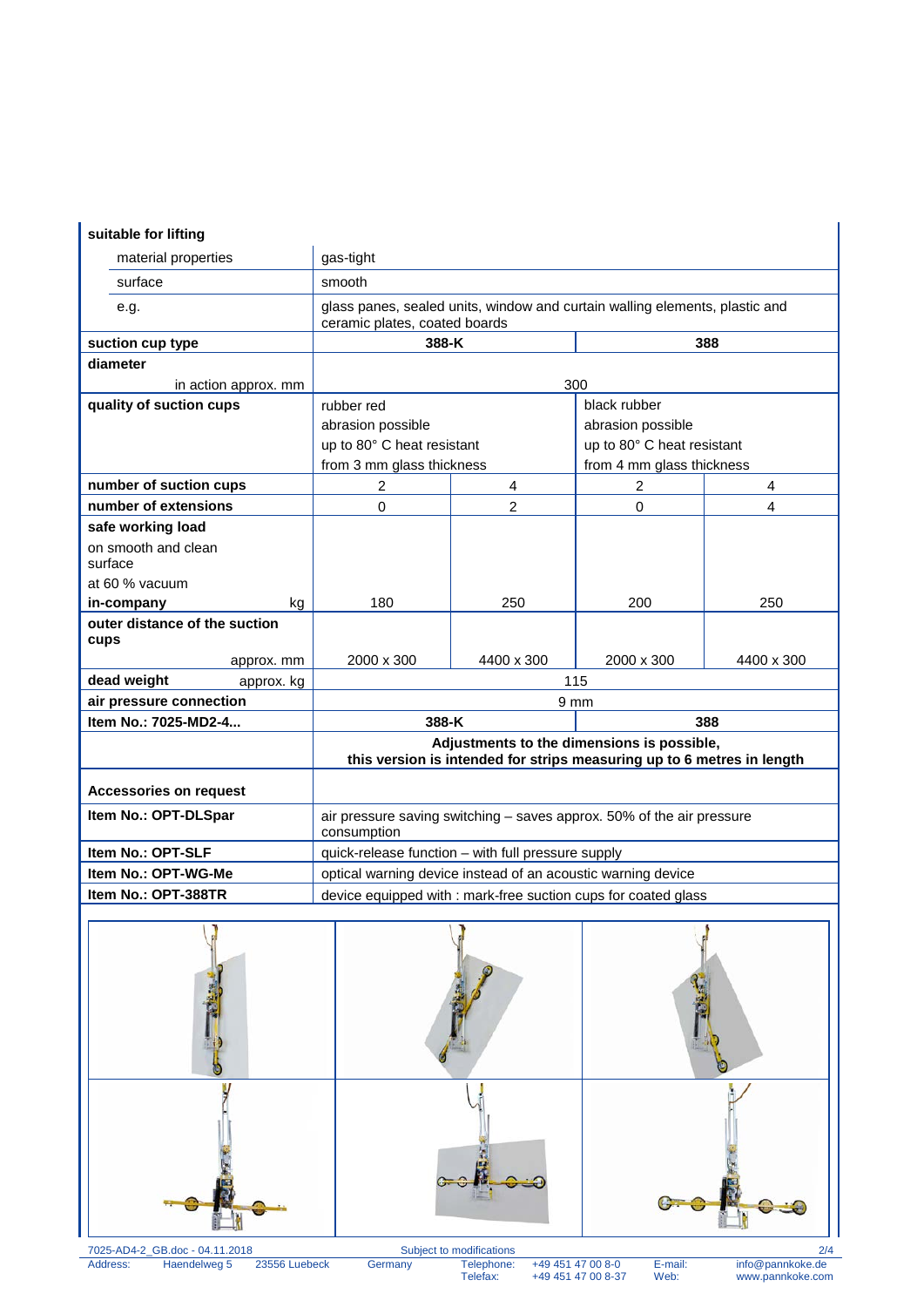